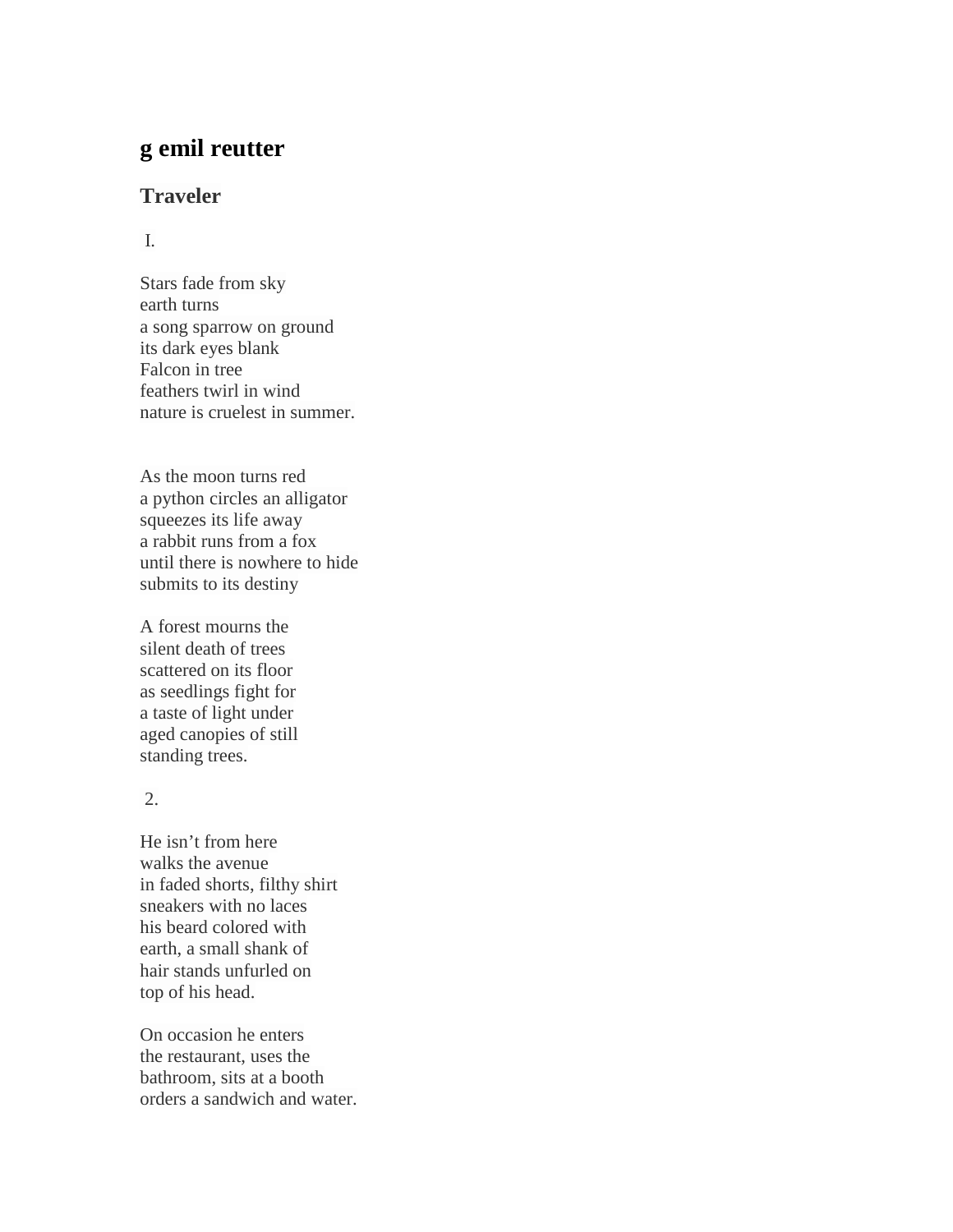His odor wafts through the air ducts, he pays in cash, he leaves, they stare at him, when the door closes, they all talk about him.

#### 3.

In the humid air of July he walks the streets knocks on doors asks for votes, talks on his cell phone about the issues of day.

He was now an important man with opinions on everything and knew there was no one else who could do him better.

His shirt collar unbuttoned tie loosened, he posed for pictures as he talked to those who came to the doors. Up and down the steps, sidewalk to sidewalk he didn't know it would only last until the next new guy with money comes along.

#### 4.

She sits in the gazebo takes in the scent of hydrangea that form a ring around it. Watches buses travel in and out of the loop deciding which to take even though they all go to the same place.

Sparrows sing in the bent maple trees the bearded man sits in the gazebo reads one of her Kingdom magazines as the pol passes by talking on his cell phone, pauses and waves at her.